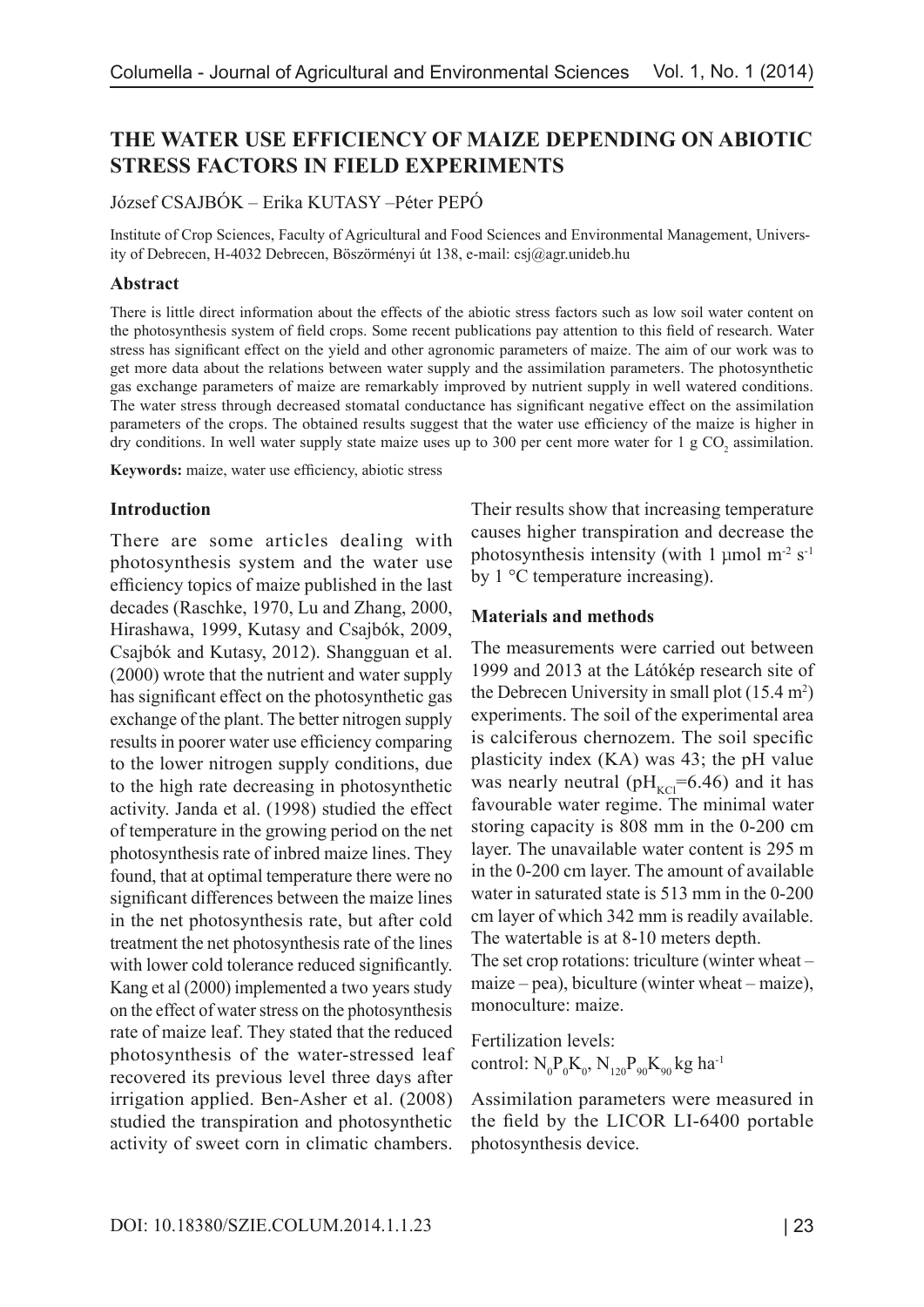It has two infrared gas analyzers to measure  $CO<sub>2</sub>$  and H<sub>2</sub>O mole fraction in air. The light was controlled in the sample chamber, we used 2000 µmol photon  $m<sup>-2</sup>$  s<sup>-1</sup> PAR, with 90 % red (630 nm) and 10 % blue (470 nm) light. There is a contact thermometer in the leaf chamber to measure leaf temperature. We measured light adapted leaves, six times per leaf, in four repetitions. The water use efficiency parameters were calculated from the measured data (WUE  $g \text{CO}_2$  kg<sup>-1</sup>  $H_2\text{O}$ ) and  $(1/\text{WUE kg H}_2\text{O kg}^{-1} \text{ CO}_2)$ . We analyzed and evaluated the data of experimental results with the SPSS 22.0 statistical software package.

The accuracy of the statistical analysis was given at the level of  $LSD<sub>506</sub>$  according to the method of Sváb (1981). The results were evaluated with analysis of variance, and Pearson's correlation analysis.

# **Results and discussion**

To present the water supply state of maize in the studied years we calculated the potential (PET) and actual evapo-transpiration (AET) (Szász, 1997) and their ratio. 2000, 2002, 2007, 2009, 2012 were very dry years, the PET:AET ratio was very low in these growing seasons. On the contrary the water supply in 2004, 2005,

*Figure 1.* Estimated PET and AET values, PET:AET ratio and the precipitation in maize growing season (Látókép, 1999-2013)



*Figure 2.* The estimated potential (PET) and actual evapotranspiration (AET) values and the difference between them in maize (Látókép, 2013)

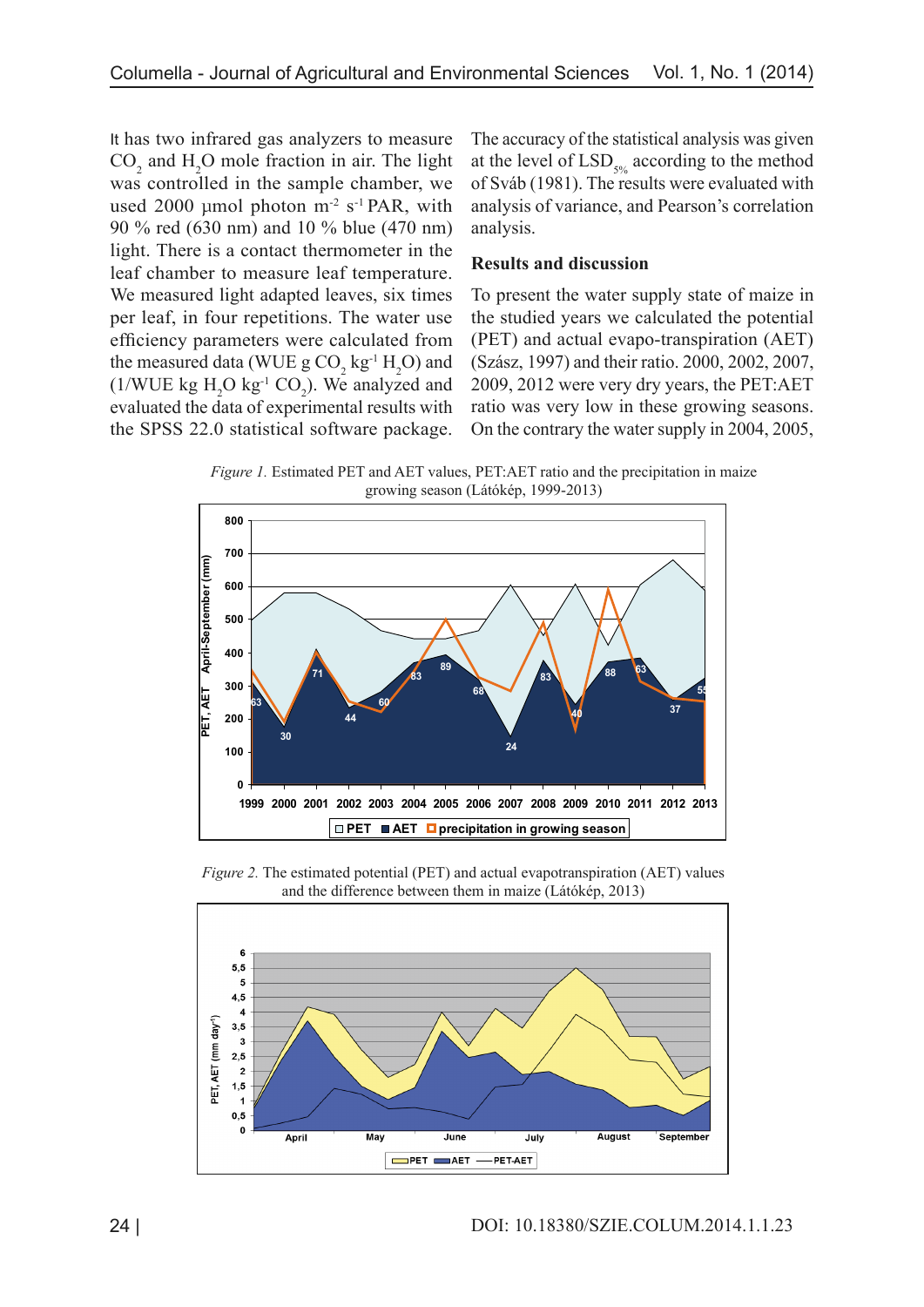|                  |                 | Cond     | <b>Trmmol</b> | 1/WUE    | tair-tleaf |
|------------------|-----------------|----------|---------------|----------|------------|
| Monoculture      | Cond(1)         |          | 0.990         | $-0.949$ | 0.689      |
|                  | Trmmol(2)       | 0.990    | 1             | $-0.950$ | 0.599      |
|                  | 1/WUE(3)        | $-0.949$ | $-0.950$      | 1        | $-0.638$   |
|                  | $tair-tleaf(4)$ | 0.689    | 0.599         | $-0.638$ |            |
| <b>Biculture</b> | Cond(1)         |          | 0,971         | $-0.900$ | 0.761      |
|                  | Trmmol(2)       | 0,971    |               | $-0.935$ | 0.598      |
|                  | 1/WUE(3)        | $-0.900$ | $-0.935$      | 1        | $-0.544$   |
|                  | $tair-tleaf(4)$ | 0.761    | 0.598         | $-0.544$ |            |
| Triculture       | Cond(1)         |          | 0.980         | $-0.948$ | 0.800      |
|                  | Trmmol(2)       | 0.980    | 1             | $-0.961$ | 0.683      |
|                  | 1/WUE(3)        | $-0.948$ | $-0.961$      |          | $-0.654$   |
|                  | $tair-tleaf(4)$ | 0.800    | 0.683         | $-0.654$ |            |

*Table 1* Correlations between the transpiration, the water use efficiency and the measured photosynthesis parameters of maize (r values of Pearson correlation) (Látókép, 04 07 2013)

1: stomatal conductance (mol  $H_2O$  m<sup>-2</sup> s<sup>-1</sup>), 2: transpiration (mmol  $H_2O$  m<sup>-2</sup> s<sup>-1</sup>), 3: water use efficiency (kg  $H_2O$  $g^{-1}CO_2$ ), 4: air temperature – leaf temperature (°C). The correlation coefficient values are significant at P=5% level in every above cases.

2008 and 2010 was very good to maize (Figure 1). In 2013 the first half of the growing season was favourable regarding to water supply, but from July it was very dry, and the AET:PET ratio was only 27.5% in August (Figure 2).

every crop rotation variations (Table 1). The difference between air and leaf temperature shows significant positive correlations to the transpiration and the stomatal conductance and negative correlation to the water use efficiency.

We did analysis of water use efficiency of maize in different crop rotation varieties. Analyzing the assimilated CO2 value pro one liter transpired water is a useful method of characterizing the water use efficiency of the crops. Our data show that there are significant strong positive correlation between stomatal conductance and transpiration, significant strong negative correlation between transpiration and water use efficiency in The water use efficiency was higher in 2013  $(38.14 \text{ g } CO<sub>2</sub> \text{ kg}^{-1} \text{ H}<sub>2</sub>O)$  than that of in wet 2010 (23.33 g  $CO_2$  kg<sup>-1</sup> H<sub>2</sub>O). There were significant differences between the crop rotation varieties, monoculture:  $42.09 \text{ g } CO<sub>2</sub>$  $kg^{-1}H_2O$ , biculture: 35.01 g  $CO_2$  kg<sup>-1</sup>  $H_2O$  and the triculture: 37.31 g CO<sub>2</sub> kg<sup>-1</sup> H<sub>2</sub>O (LSD<sub>5%</sub>=1.09). As monoculture means unfavourable water supply comparing to the biculture, this data



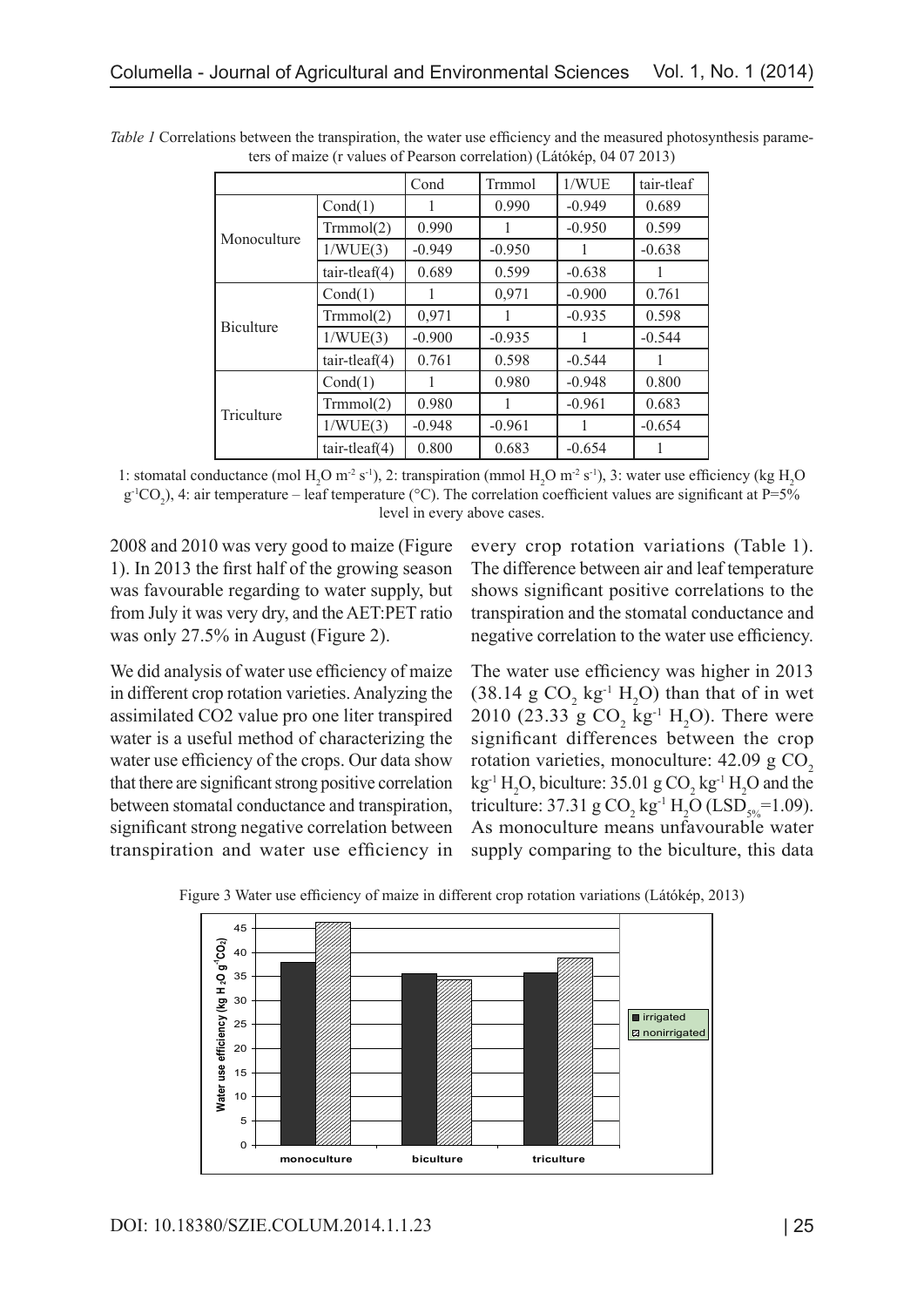coincide with results of our previous researches under remarkably different water supply showing that maize use water with much less efficiency under favourable water supplying conditions than in dry years. Maize transpires 150-260% more water to one gram  $CO<sub>2</sub>$  assimilation than in dry years or in water stress (Figure 3). The irrigation had significant effect on the water use efficiency of maize in the experiment. The greatest effect we measured in monoculture (non irrigated:  $46.27 \text{ g } CO_2$  kg<sup>-1</sup> H<sub>2</sub>O, irrigated: 37.91 g  $CO_2$  kg<sup>-1</sup> H<sub>2</sub>O). The better water supply caused significantly lower efficiency in water use.The difference was lower in the

triculture rotation (non irrigated: 38.84 g  $CO_2$  kg<sup>-1</sup>  $H_2O$ , irrigated: 35.62 g  $CO_2$  kg<sup>-1</sup>  $H_2O$ ) and the lowest difference was in the biculture variation in water use efficiency (non irrigated: 34.39 g  $CO_2$  kg<sup>-1</sup> H<sub>2</sub>O, irrigated: 35.62 g CO<sub>2</sub> kg-1 H<sub>2</sub>O).

We also made measurements in experiments on nutrient supply relating to the water use of maize. In 2003 the plants in control plots transpired more water to assimilate 1 g  $CO<sub>2</sub>$  as did the plants in fertilized plots in the first 3 measurement dates (Figure 4). The adequate nutrient supply increased the efficiency of water use of maize. At the fourth

*Figure 4.* Effect of nutrient supply on the water use efficiency of maize (Debrecen, 2003)



*Figure 5.* The effect of light intensity on the water use efficiency of maize, wheat and some weeds (Látókép, 2004)

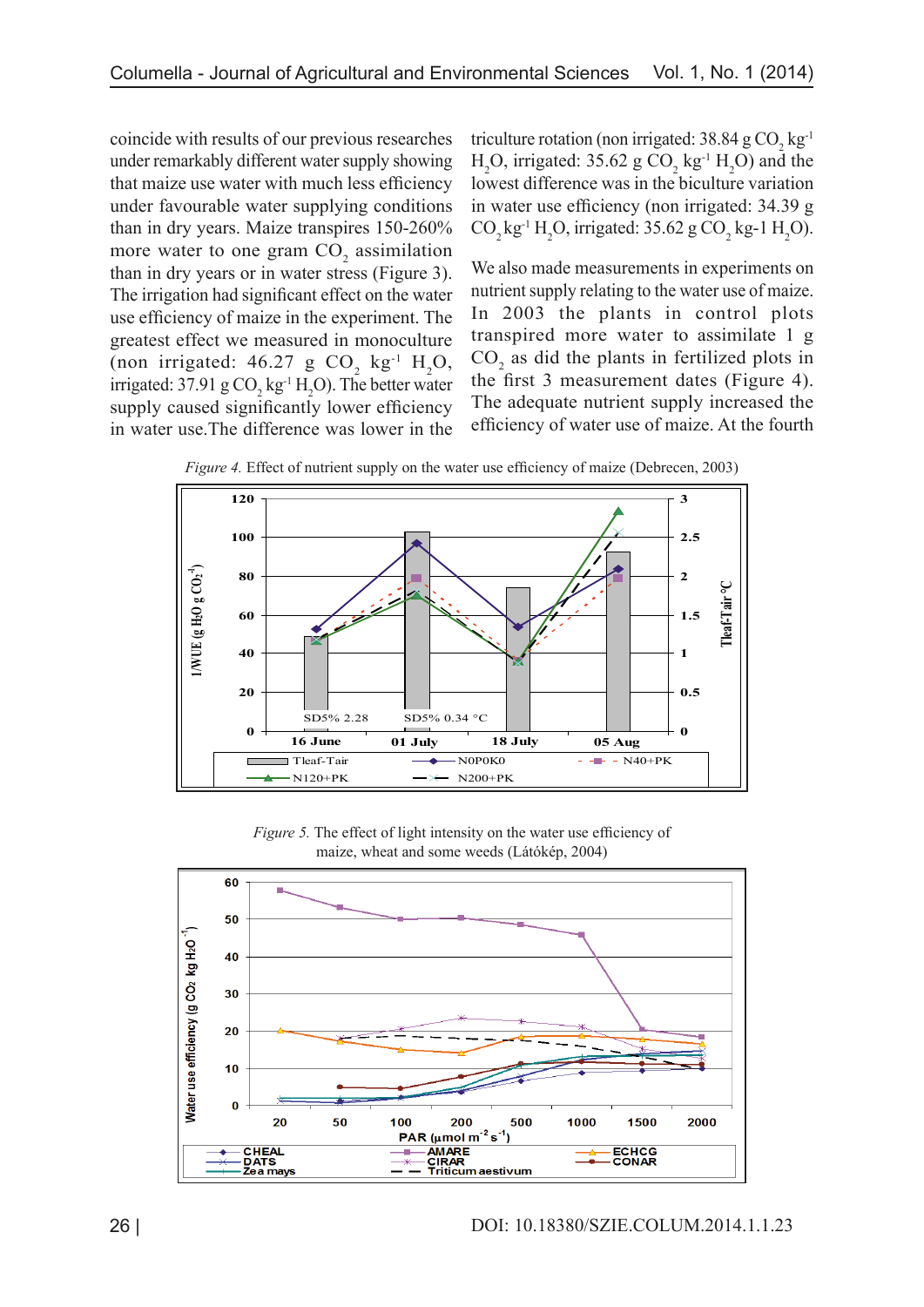

Figure 6 Water use efficiency of maize and sunflower in relation to soil moisture (Debrecen, 2007)

date the higher fertilization levels caused lower water use efficiency. The fertilization has significant effect on the water use efficiency in the monoculture only  $(N_0P_0K_0: 39.52 \text{ g CO}_2)$ kg-1 H2O,  $N_{120}P_{90}K_{90}$ : 44.66 g CO<sub>2</sub> kg<sup>-1</sup> H<sub>2</sub>O). In 2004 we also recorded photosynthesis light curve of some crops and significant weeds. The plants with C4 photosynthesis way can be separated clearly at higher light intensity levels. Figure 5 shows the effect of light intensity on water use efficiency. Increasing light intensity resulted in better water use efficiency of maize. Below the 200 µmol  $m^2 s^1$  PAR light intensity maize had the lowest net photosynthesis rate beside Datura stramonium and Chenopodium album. Amaranthus retroflexus plants used water much more effectively below 1500 µmol  $m<sup>2</sup> s<sup>-1</sup>$ PAR light intensity comparing to other studied weeds or crops.

*Table 2* Water use efficiency of maize in different cropyears (Látókép, 2007-2013)

| Years | WUE<br>$(g CO, kg H, O^{-1})$ | per cent |
|-------|-------------------------------|----------|
| 2010  | 23.33                         | 100      |
| 2011  | 52.88                         | 227      |
| 2012  | 36.19                         | 155      |
| 2013  | 61.52                         | 264      |
| 2007  | 77.82                         | 334      |

We analyzed the soil moisture content and the difference of air and leaf temperature in maize and sunflower in 2007. The temperature difference follows the soil moisture change in case of maize, but in sunflower does not. Sunflower could cool its leaves with transpiration in opposite to maize. Sunflower transpirated more water to fix 1  $\mathrm{g\,CO}_2$  and there was almost no connection between its water use efficiency and soil moisture. In case of maize the higher soil moisture content resulted in lower efficiency of water use, and the low soil moisture resulted in higher efficiency (Figure 6).

The water use efficiency data of maize in the last four years show that the lowest efficiency was in 2010, a year with very good water supply. In droughty years like 2012 and 2013 the efficiency was much better. And the data of very droughty 2007 prove this statement (Table 2).

## **Conclusions**

We found significant, close positive connection between the difference of leaf and air temperature and the water use efficiency of maize. The warmer the leaf comparing to the air, the more the transpirated water to assimilate one unit CO<sub>2</sub>. The nutrient supply caused significant difference in the water use efficiency of maize. The lowest efficiency was in the control ( $N_0 P_0 K_0$ ) plots, the differences were 10-35%. The nutrient supply